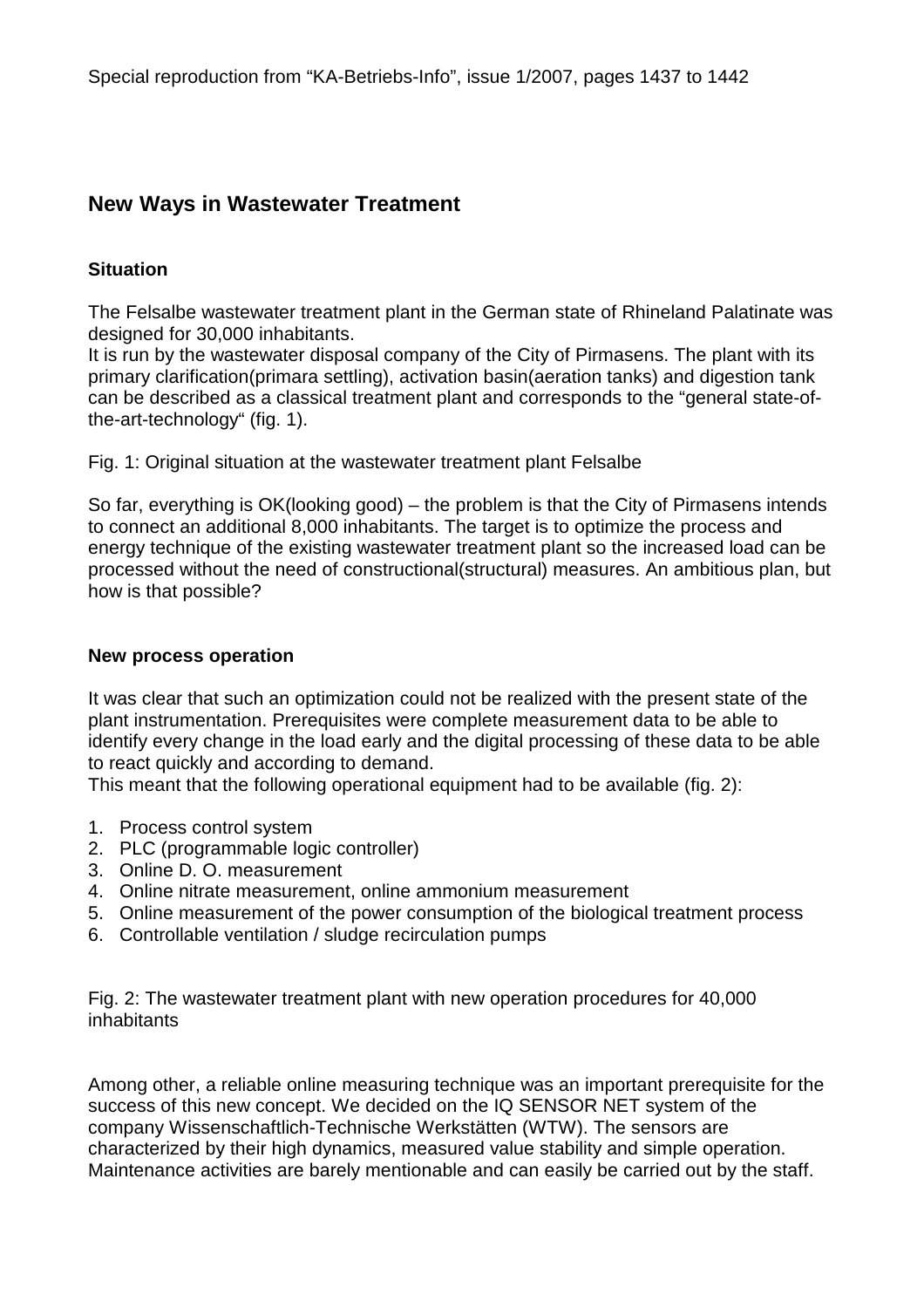Thus the parameters nitrate, ammonium and dissolved oxygen can be measured troublefree (fig. 3 and 4).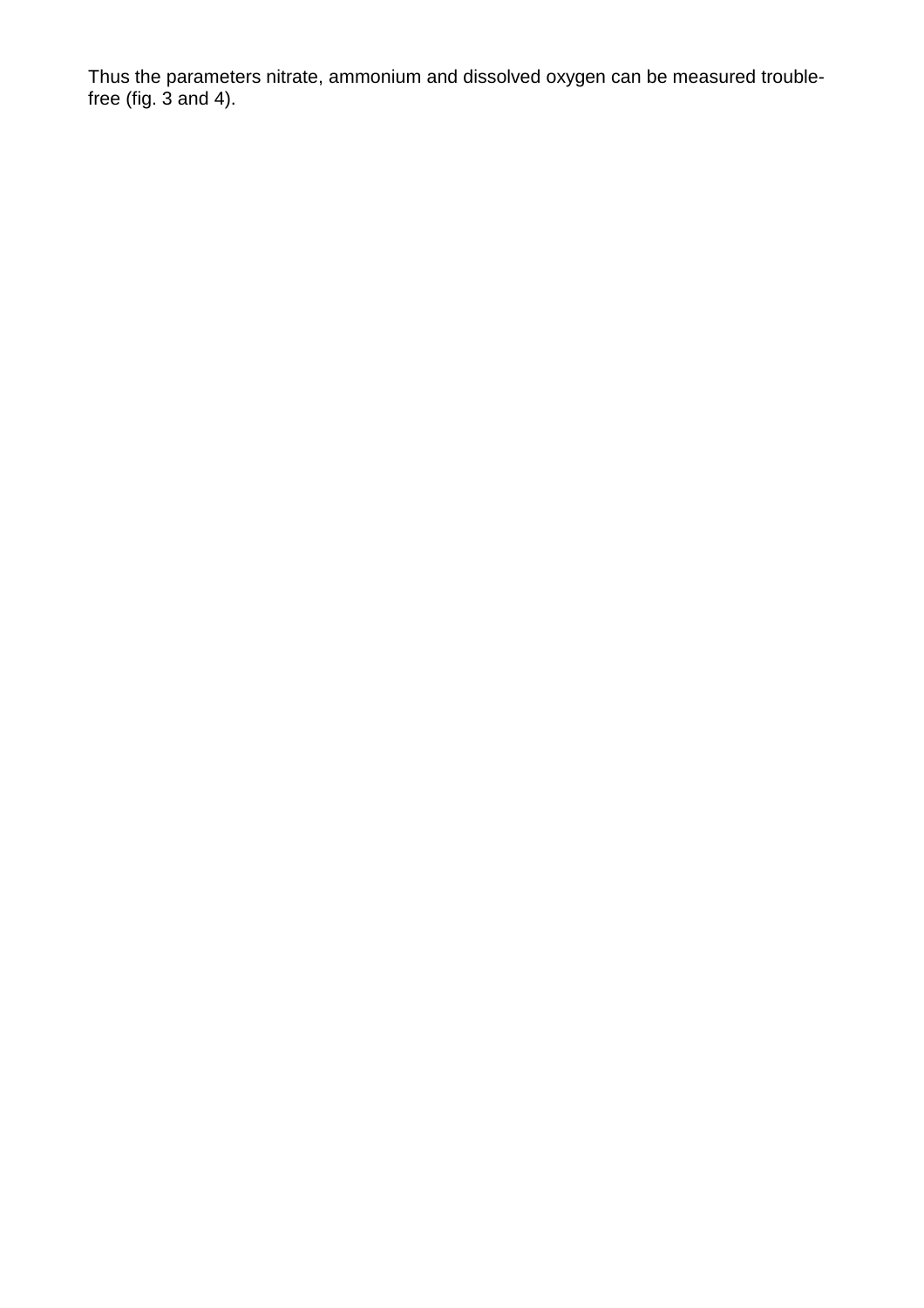Fig. 3: Ion selective sensor for ammonium (AmmoLyt by WTW)

Fig. 4:

Ion selective sensor for ammonium, potassium compensation and nitrate (VARiON by WTW)

## **Process functioning**

The basic elements of the software package of the PLC program are the basic module part 1: Load classification (definition) and the basic module part 2: Operation.

### Basic module, "Load classification" (definition of the different elements)

In the first step, a load profile is compiled consisting of the nitrogen load, the power consumption of the biological treatment process (measured energy value) and the nitrification and denitrification performance. For the making of a characteristic load profile, the parameters indicated in figure 5 are essential. An even more sensitive load recognition is realized by defining further elements not described here.

Fig. 5: Function of the module, Load classification.

### Basic module, "Operation"

After the specific load classification (definition), the "Operation" program for the process control is now adapted to the characteristic online load profile. All following elements are run according to this classification. For the Operation element, there are different variants corresponding to the used procedure. The mentioned parameters can be adjusted variably using the process control system and are visualized as operation and load states with measured values and trends. The load profile is stored.

#### Variant 1 – Plant with intermittent nitrification/denitrification

In the nitrification cycle, a minimal nitrification time is started. After it has expired, the denitrification cycle is started when the maximum nitrate value or the maximum nitrification time is exceeded. The denitrification cycle is terminated either by the simultaneously started maximum denitrification time or by achieving the minimum nitrate value after the minimum denitrification time has expired (see fig 6).

Fig. 6: Nitrate controlled regulation

Based on the developing cycle times (ventilation ON/OFF), the efficiency of the nitrification/denitrification characteristic for the plant and its load can be determined. This assessment now generates the situation dependent control commands and adapts the times for nitrification and denitrification to meet the requirements of the ammonium or nitrate values.

Variant 2 – Multistep plants with optional basin or cascades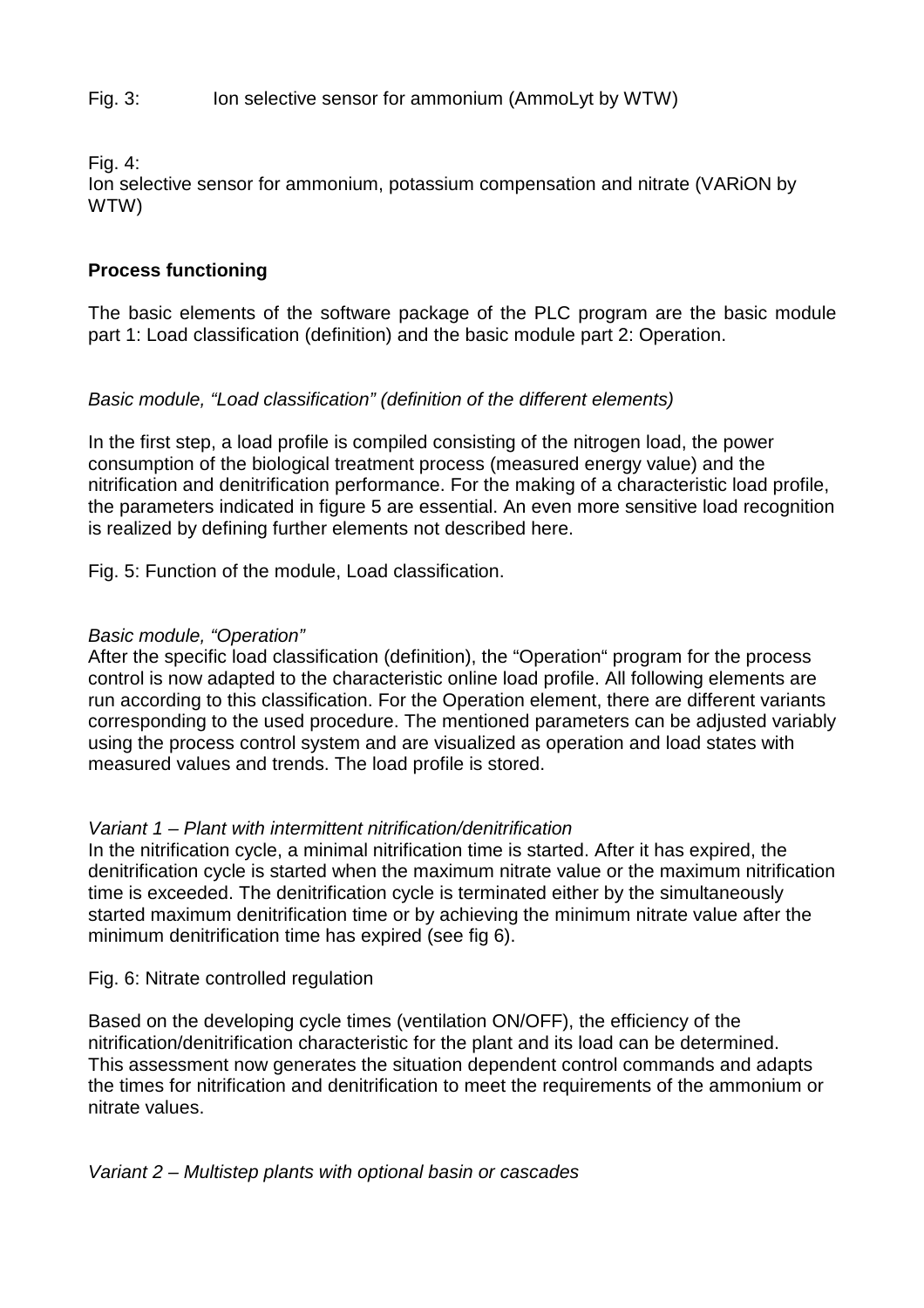For this case the nitrification volume is increased by connecting an optional basin when the maximum ammonium value is reached. This state is retained during a minimum nitrification time.

It is, however, also retained until either the maximum nitrification time has expired or a minimum ammonium value is achieved. The additionally connected basin is then run as a denitrification basin again.

After the now started minimum denitrification time, the cycle is restarted if the maximum ammonium value or the maximum denitrification time is reached (fig. 7). The nitrification and denitrification performance is determined according to variant 1.

At multistep plants without optional basin, different D. O. levels in the individual cascades (steps) can be defined and changed by the nitrate or ammonium contents.

#### Fig. 7: Ammonium controlled regulation

The Felsalbe plant is operated with a combination of variant 1 (NO<sub>3</sub>) and variant 2 (NH<sub>4</sub><sup>+</sup>), which is enabled by the new combination instrumentation based on ion selective measurement for nitrate and ammonium.

### **Load and nutrients optimized operation according to load profile**

The system has a modular structure. The biological treatment process is used as the interactive coordinator. Depending on the requirements and design of the plant, the two basic modules, Load classification and Operation, can be supplemented by the following modules as necessary (fig. 8)

Fig. 8: Additional modules to improve efficiency

Module 1: "Biology"

#### Ventilation control

At intermittent plants, the ventilation is started load depending after the denitrification cycle. Ventilation control takes places according to the oxygen demand in the activation basin, depending on the specific load classification. To do so, the ventilation control is adapted from the previously defined basic setting to the actual demand (definition and operation) by means of a frequency converter.

#### Load-related return sludge circulation / recirculation

In the case of the load-related return sludge circulation / recirculation, the biomass is controlled depending on its specific load classification.

Especially during ammonium peaks, more nitrificants are provided that can work on the increased nutrient supply. If  $BOD<sub>5</sub>$  peaks occur, supply and demand can also be better adjusted to each other. An infinitely variable control of the return sludge / recirculation pumps by a frequency converter makes adjustment to the individual load levels easier.

Module 2: "Process water management"

### **Filling or emptying of the process water storage tank as a load compensation**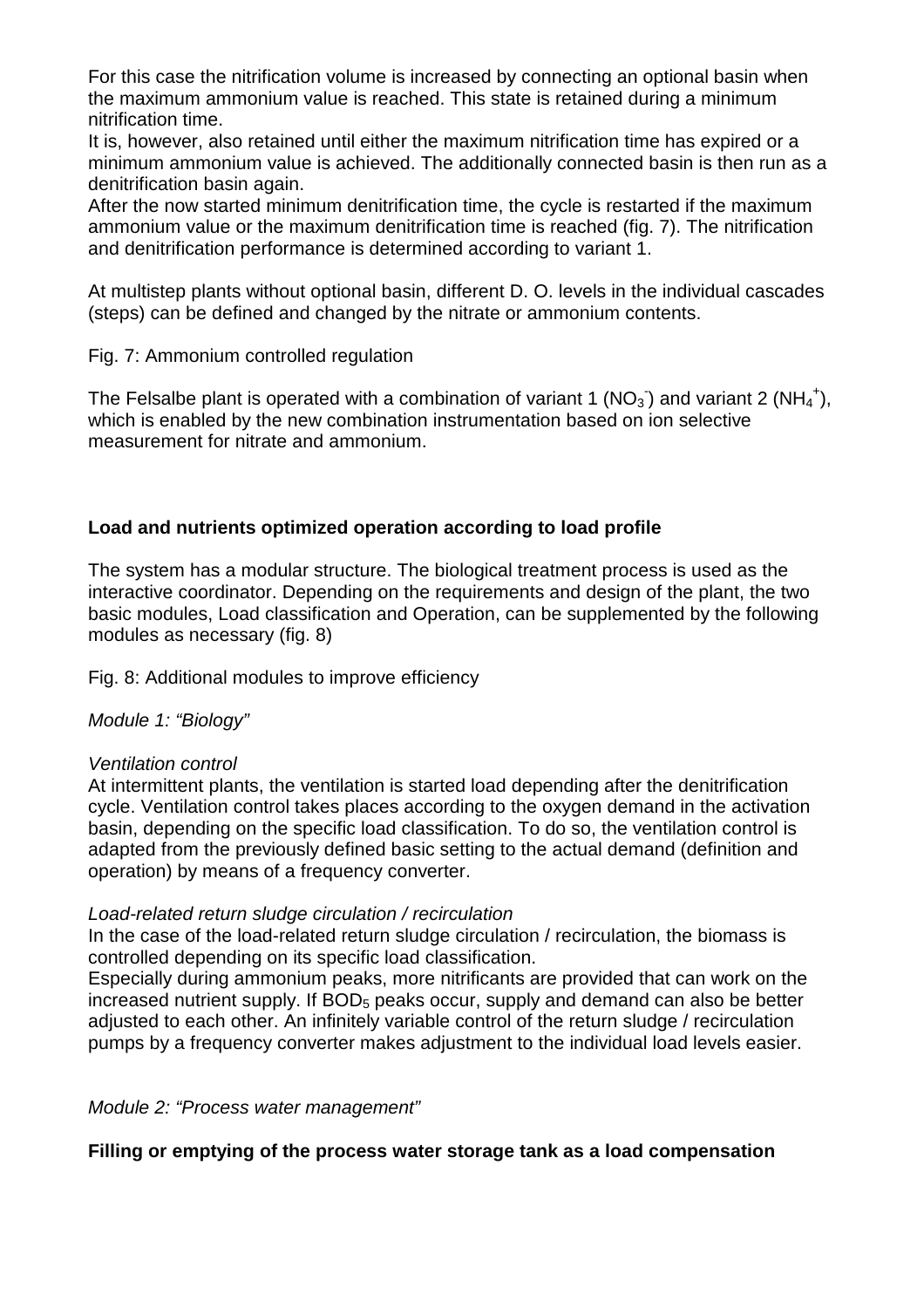The load classification is the basis for the filling or emptying of the process water storage tank. The continuous feeding of the process waters into the biological treatment process eliminates extreme load peaks and provides more constant operating conditions.

#### Module 3: "Nutrients optimization by adding raw wastewater"

During low load periods (such as longer-lasting precipitation), the bypass amount (bypassing the primary clarification) is adjusted gradually. This works against a nitrogen nutrients shift or autolysis of the activated sludge. If this option is exhausted, carbon can be added specifically.

#### Module 4: "Inlet load management"

#### **Filling or emptying the load compensation basin**

The load classification is the basis for the filling or emptying of the load compensation basin.

#### **Early recognition mode (early warning system)**

By evaluating precipitation data, peaks of the contamination load, e. g. after heavy rainfall ("flush peaks") from the sewage network can be discovered early, depending on the dimension of the sewage network, and countermeasures can be taken.

#### Module 5: "Integration of preliminary treatment plants"

Treatment plants for highly loaded partial flows such as those from indirect dischargers or process water treatment plants can be integrated in the management concept.

#### Module 6: "Fine regulation"

The fine regulation module works process optimizing in the Operation program. The trend recognition for ammonium/nitrate/power consumption of the biological treatment process is done by the most efficient ventilation control in the relevant component for Operation. For this the maximum and minimum limit value pairs of the oxygen concentration are optimized.

#### Module 7: "Sewage network management"

The management of rain storage reservoirs / rain spillway basins is possible based on the load classifications. The intake of larger inlet quantities is enabled by the fact that the load and the amount of return sludge is considerably reduced after the first flush. In agreement with the supervising authorities, it can be checked whether lower ratings for rain storage systems could be applied.

### **Failure strategy – emergency operation**

Even in the case of malfunctions, operation of the plant with granted by the following measures:

- a) Plausibility checks due to measured values checked against each other with measurement of the power consumption of the biological treatment process.
- b) In the case of automation failure or missing measured values: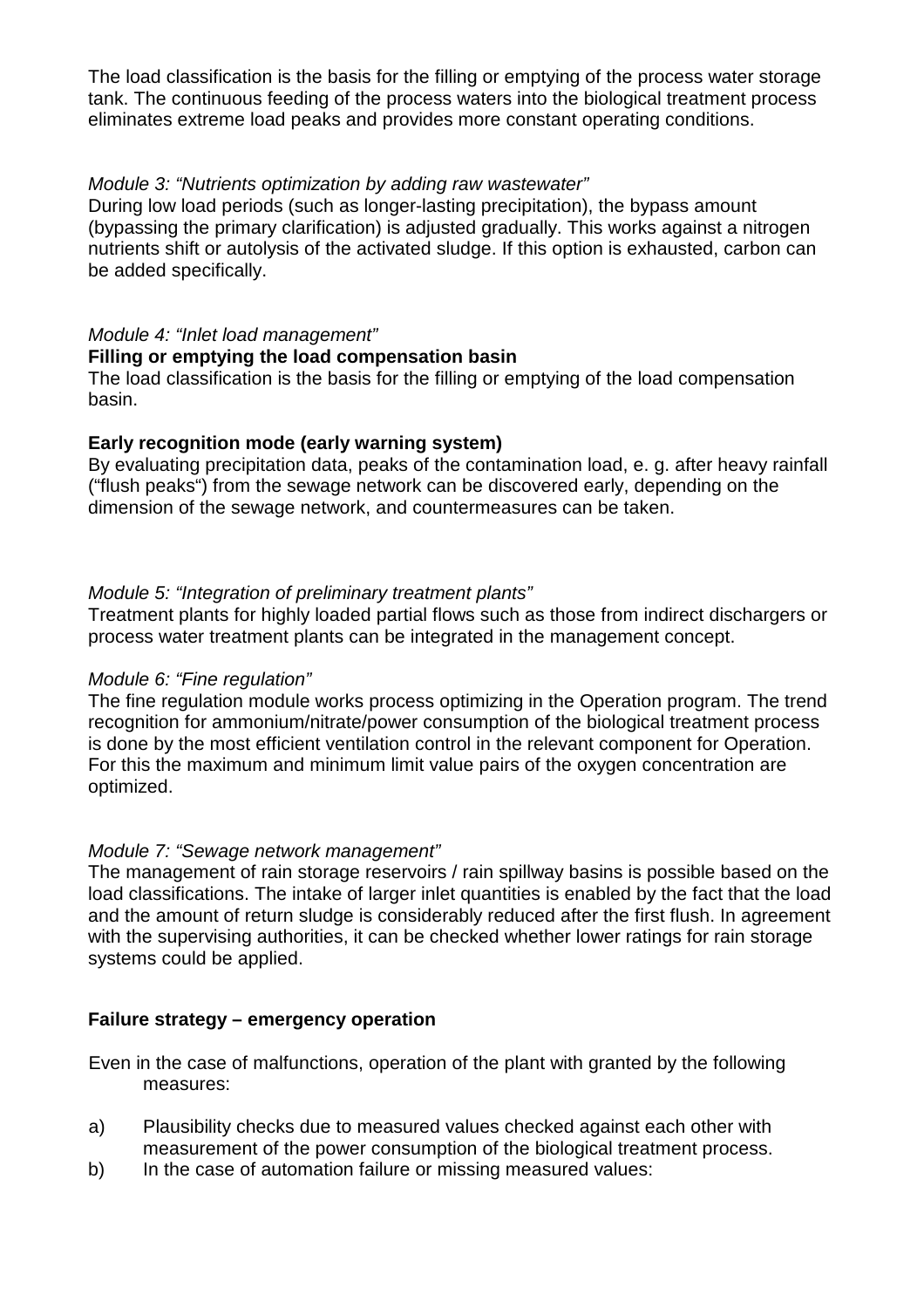Cancellation of the respective limit values, switching to emergency program, on/off times of ventilation according to load profile of the last few days (emergency profile).

#### **Results**

As a result, lower outlet values along with increased process stability proved to be continuous with the new process concept. Thus the already good outlet values of the Felsalbe wastewater treatment plant could still be improved. Table 1 compares the values before the concept was implemented and after.

|                          | <b>Value before</b> | <b>Value after</b> |
|--------------------------|---------------------|--------------------|
| <b>COD</b>               | $30$ mg/l           | $20$ mg/l          |
| $N_{total\,anorg}$       | 2 to 12 mg/         | $< 5$ mg/l         |
| $P_{total}$              | $1.0$ mg/l          | $0.75$ mg/l        |
| <b>Power consumption</b> | 0.5 kWh/kg COD      | 0.35 kWh/kg COD    |

Table 1: Improved outlet values and power consumption

This success is caused by a considerably improved load and nutrients optimization. Apart from that, it is also due to the immediate reaction options on impact loads including low load periods with a continuous 24h operation.

One main target of this procedure is the clearly improved energy efficiency, which exceeded out expectation. This factor cannot be overestimated at times of rising energy costs. The specific power consumption per kg COD (decomposed) could be lowered by 30 % at this plant. This is made clear by fig. 9.

Fig. 9: Power consumption of the biological treatment process (February 2003 to September 2005)

As shown by the operation data (table 2), the management concept is oriented by the actual demand of the biological treatment process, balances its load, records the plantspecific capacity and optimizes operation.

| Mode                                       | Eco     | <b>Standard</b>                                           | Load | Oxygen                                                         | <b>Nitrification</b> | <b>Denitrification</b>                                 | Nitrification/denitrification<br>performance<br>(g N <sup>elimin</sup> /kg TSS and h) |                                                                    | <b>Process</b><br>water<br>$(m^3)$                            | Load<br>compensation<br>(m <sup>3</sup> ) |
|--------------------------------------------|---------|-----------------------------------------------------------|------|----------------------------------------------------------------|----------------------|--------------------------------------------------------|---------------------------------------------------------------------------------------|--------------------------------------------------------------------|---------------------------------------------------------------|-------------------------------------------|
| Operating<br>hours                         | 2256    | 4957                                                      | 1531 | 17                                                             | 6961                 | 1799                                                   | 0.8                                                                                   | 3.1                                                                | 50.800                                                        | 73.200                                    |
| Percentage<br>(%)                          | 25.8    | 56.6                                                      | 17.5 | 0.2                                                            | 79.4                 | 20.6                                                   | Power<br>requirement<br>(kWh/kg COD)<br>of biology                                    | Power<br>requirement<br>(kWh/kg)<br>COD)<br>of total plant         | Mean values of<br>process water (mg/L)<br>COD/TN <sub>b</sub> |                                           |
| Sum %<br>82<br>18                          |         |                                                           |      | Total %                                                        | 100                  | 0.33                                                   | 0.50                                                                                  | 1.300                                                              | 145                                                           |                                           |
| Wastewater amount in $(m^3/a)$             |         | Precipitation<br>agent<br>consumption<br>$(PO_4-P)$ [t/a] |      | Recommended TSS of biology at<br>$>$ 11 °C biology temperature |                      | Degradation<br>capacity of<br>sludge                   | Sludge output<br>(g $BOD5/kg$<br>TSS and h)                                           | Load management<br>Load balance<br>$(kg\text{ COD/TN}_{\text{b}})$ |                                                               |                                           |
| 1,814,000                                  |         | 82.1                                                      |      | 4.4                                                            |                      | 0.06                                                   | 6.6                                                                                   | 212,000                                                            | 29,700                                                        |                                           |
| Power consumption (kWh)<br>Biology / Total |         | Phosphate<br>elimination<br>Biologically /<br>chemically  |      | Sludge removal quantity per day                                |                      | Aerobic sludge age in d<br>Activation 1 / activation 2 |                                                                                       | Load management<br>Load ratio in %<br>COD/TN <sub>h</sub>          |                                                               |                                           |
| 342,900                                    | 529,900 |                                                           | 63.3 | 36.7                                                           | 5.5                  | 5.5                                                    | 24.6                                                                                  | 24.2                                                               | 17.7                                                          | 28.0                                      |

Table 2: Excerpt from the operation data